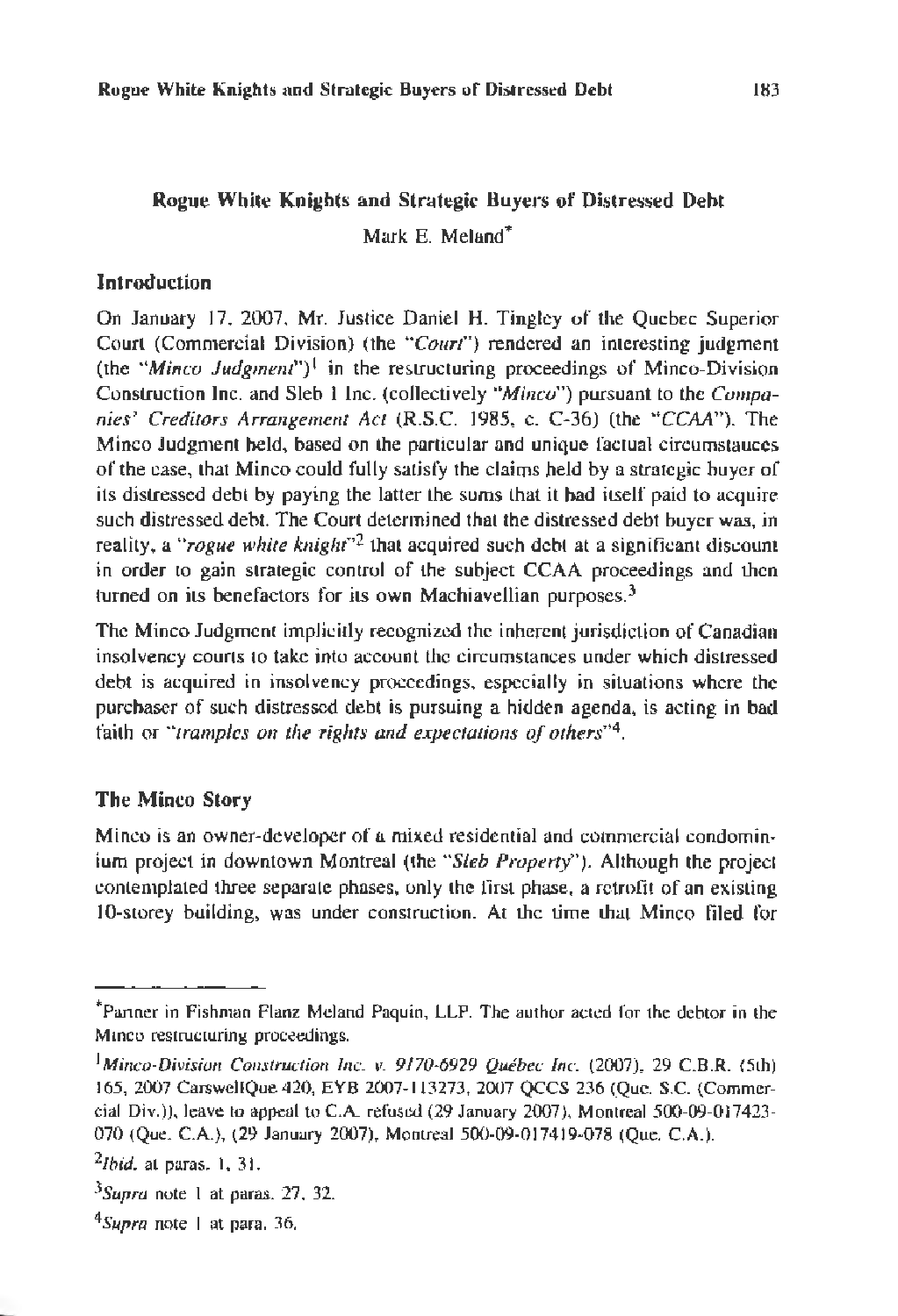court protection under the CCAA in November 2005, the construction project was behind schedule and significantly over budget. At such time, Minco had cumulative debts to its creditors of more than \$32 million that included the following secured debt:

|      |                                                                                                         | Approximate  |
|------|---------------------------------------------------------------------------------------------------------|--------------|
|      | Nature of secured debt                                                                                  | Amount owed  |
| i)   | Construction liens benefiting from legal bypothecs (rank-<br>ing in priority to conventional hypothecs) | \$5,500,000  |
| ji)  | First ranking conventional hypothecary loan                                                             | \$12,000,000 |
| iii) | Second ranking conventional hypothecary mezzanine<br>loan                                               | \$13,500,000 |
| iv)  | Third ranking conventional hypothec securing balance of<br>sale                                         | \$700,000    |

The firsr ranking conventional lender, a Canadian chartered bank (the *"Bank"),*  granted debtor-in-possession financing (the "*DIP Loan*") to Minco to be used, primarily, to fund the restructuring process, to maintain and preserve the project and to enable the Bank, through the Interim Receiver that was appointed at its request, to determine whether it was prepared to fund the sums required to complete construction. Over the course of the restructuring process, the DIP Loan grew to approximately \$5 million.

Ultimately, the Bank determined that it was not prepared to fund the completion of the project and it began to seek an exit strategy. In that connection, the Court authorized the interim Receiver to conduct a marketing and tender solicitalion process in order to try to elicit the hjghest price for the Sleb Property, in ils unfinished state.

Minco and its principals realized that unless they found bridge financing to take out the Bank's position, it was likely that the Sleb Property would be sold by the Interim Receiver through the Court-authorized marketing and sale process. Consequently, Minco and its principals attempted to identify a "white knight" to buy out the Bank's position at a discount in order to allow Minco to seek permanent financing to fund a plan of arrangernenl and to complete construction of the project.

Black's Law Dictionary defines a white knight as:

<sup>\*</sup>A person or corporation that rescues the target of an unfriendly carporate takeover, esp. by acquiring a controlling interest in the target corporation or *by making a competing tender offer. - Also termed friendly suitor*<sup>45</sup>

<sup>&</sup>lt;sup>5</sup>Black's Law Dictionary, 8th ed., *s.v.* "white knight".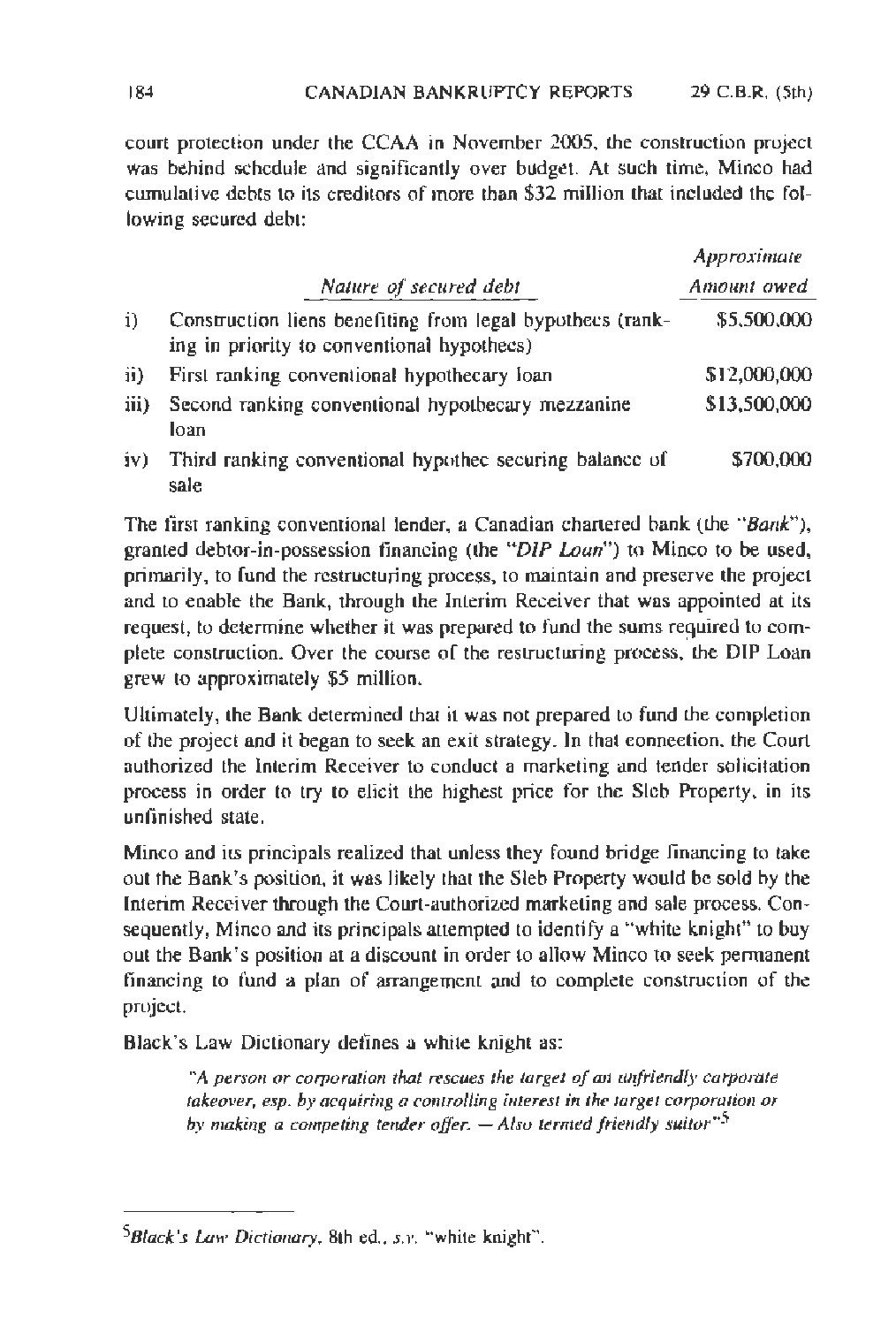#### Rogue White Knights and Strategic Buyers of Distressed Debt <sup>185</sup>

Three of the shareholders of Minco together with a business associate of another shareholder ultimately agreed to form a company that would be used as the vehicle to purchase the Bank's claims at a discount (the *''While Knight").* The negotiations lo determine the price at which the Bank's claim would be purchased were directed by Minco and its legal counsel and, ultimately, an agreement was concluded on June 21, 2006, whereby the White Knight purchased all of the rights, title and interest of the Bank, including its DIP Loan and the corresponding priority security created by court order. The White Knight thus purchased all of the Bank's claims, having a total face value of approximately \$17.5 million, for \$10.25 million. Minco asserted that it was always intended that the White Knight would support its restructuring efforts and that it was implicit in the agreement thar such "friendly" party would not assert claims for the full face value of the debt that it had acquired from the Bank at a steep discount.

Subsequent to the acquisition of the Bank's claims, there was a general falling out between the principals of Minco and the majority shareholder of the White Knight. The Court concluded that from that point onward the objective of the White Knight was to defeat Minco's restructuring efforts and to take the project in payment through foreclosure proceedings. In order to further strengthen its hand, the White Knight purchased the rights of the mezzanine lender, which had a face value claim of more than \$I 3.5 million, for the sum of \$800,000. Finally, Lhe Whire Knight purchased a number of construction lien claims likely sufficient to control that class of creditors.

Knowing that Minco's restructuring efforts would be doomed to failure if the While Knight were permitted to claim the full face value of all of the debt that it had purchased at a substantial discount, Minco took proceedings under section 12 CCAA lo have the amount of the White Knight's claim determined by the Court. Concurrently, the minority shareholders of the White Knight brought proceedings, *inter alia,* to enjoin the White Knight from voting on Minco's plan of arrangement, to determine the amount of the White Knight's claim and for a declaration that the White Knight be deemed to have accepted Minco's plan of arrangement upon payment to the White Knight of the amount determined by the Court. The Minco Judgment addressed both proceedings.

The Court determined that the majority and controlling shareholder of the White Knight was in fact a *" rogue white knight".*6 The Court further concluded that such rogue white knight had turned on his benefactors (Minco and its shareholders) and was threatening to foreclose on the secured debt that had been acquired at the instigation of Minco unless it was paid the full face value of the acquired claims.

 $6$ Supra note 1 at paras. 1, 31.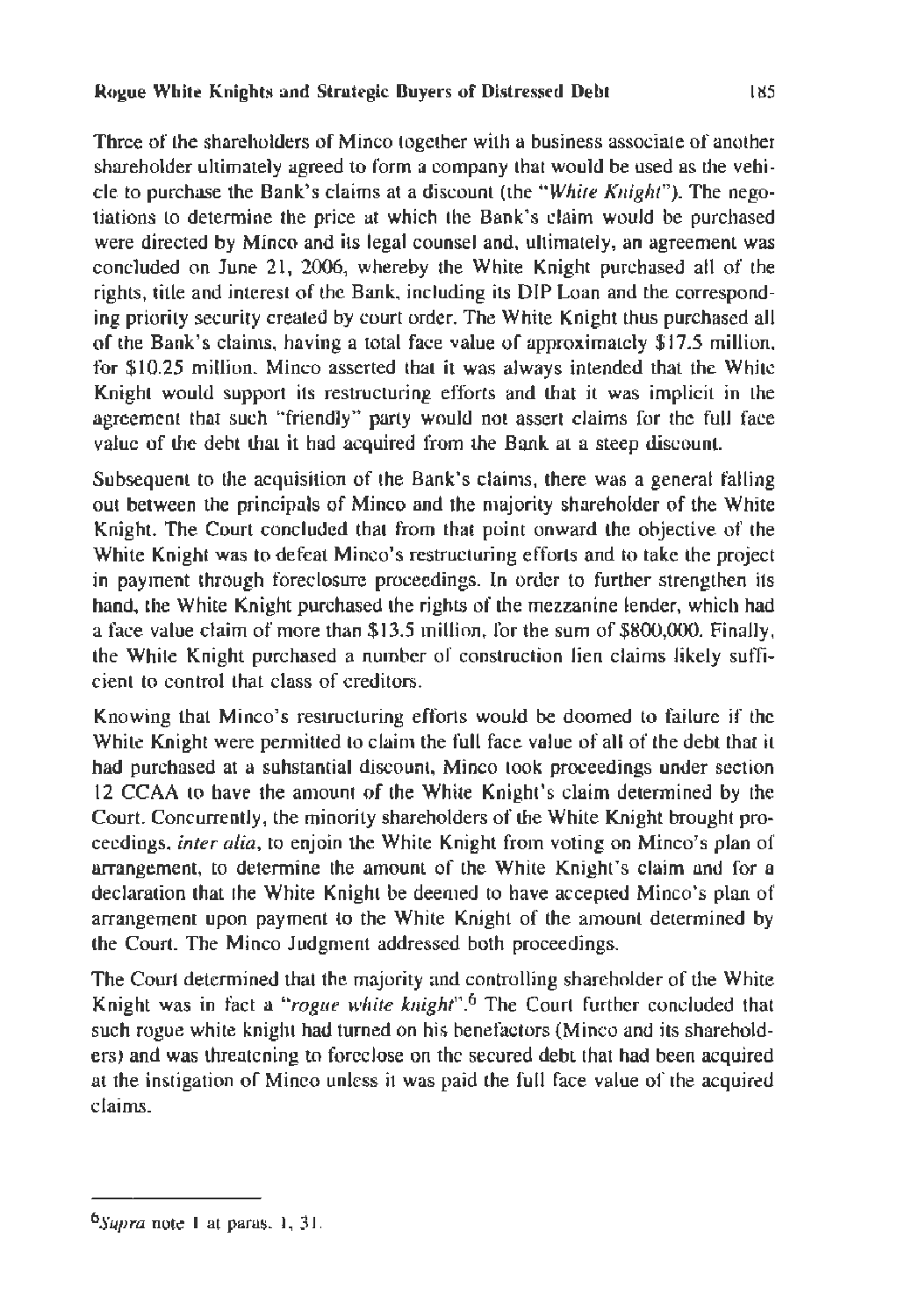The Court described the objectives of the rogue White Knight in the following language:

*''Threatening to hijack 1he Project a11d frustrate a Pla11 intended 10 bring a measure of relief to many creditors, including the purchasers of units, does* not square with the good faith conduct required of contracting parties by *urticle* J *375 C.C.Q. Rather, such behaviour in the contex1 of this case is abu*sive and tramples on the rights and expectations of others. The Mis en cause *ltave turned* 9170 *Quebec from a white knight to a speculator in distressed debt:•?* 

Based on the particular facts of the case, the Court decided to treat the claims of the White Knight as if they were "*litigious rights*"<sup>8</sup> because that was what the parties intended at the time that the Bank debt was acquired at a discount. Consequently, the Court ordered that Minco could satisfy and discharge all claims owing to the White Knight by paying to the latter, in the context of its plan of arrangement, the amount that the White Knight had itself paid to acquire the subject debt claims. The Court further ordered that upon payment to the White Knight of such amount, the latter would be deemed to have accepted Minco's plan of arrangement.

The effect of the Minco Judgment was that the White Knight was ordered to accept, in full satisfaction of all of its acquired claims then having an aggregate face value of approximately \$33.5 million, the sum of approximately \$13.5 million or roughly equivalent to what it had disbursed to acquire such claims plus interest and certain expenses.

## Strategic Acquisitions of Distressed **Oebt**

Canadian insolvency courts have, in certain cases, shown an interest in ascertaining the circumstances in which and the price at which distressed debt has been purchased by speculators. Where the issue becomes more germane is in circumstances where purchases of debt are made for strategic purposes. A strategic purchase is generally one where the acquirer of the debt gains a certain degree of control over the restructuring process. This situation usually occurs where a party acquires sufficient debt to control, or exercise a veto over, one or more creditors' classes in a restructuring proceeding.

<sup>7</sup> *Supra* note I at para. 36.

*Bsupra* note I at para. 41. See also *infra* note 16.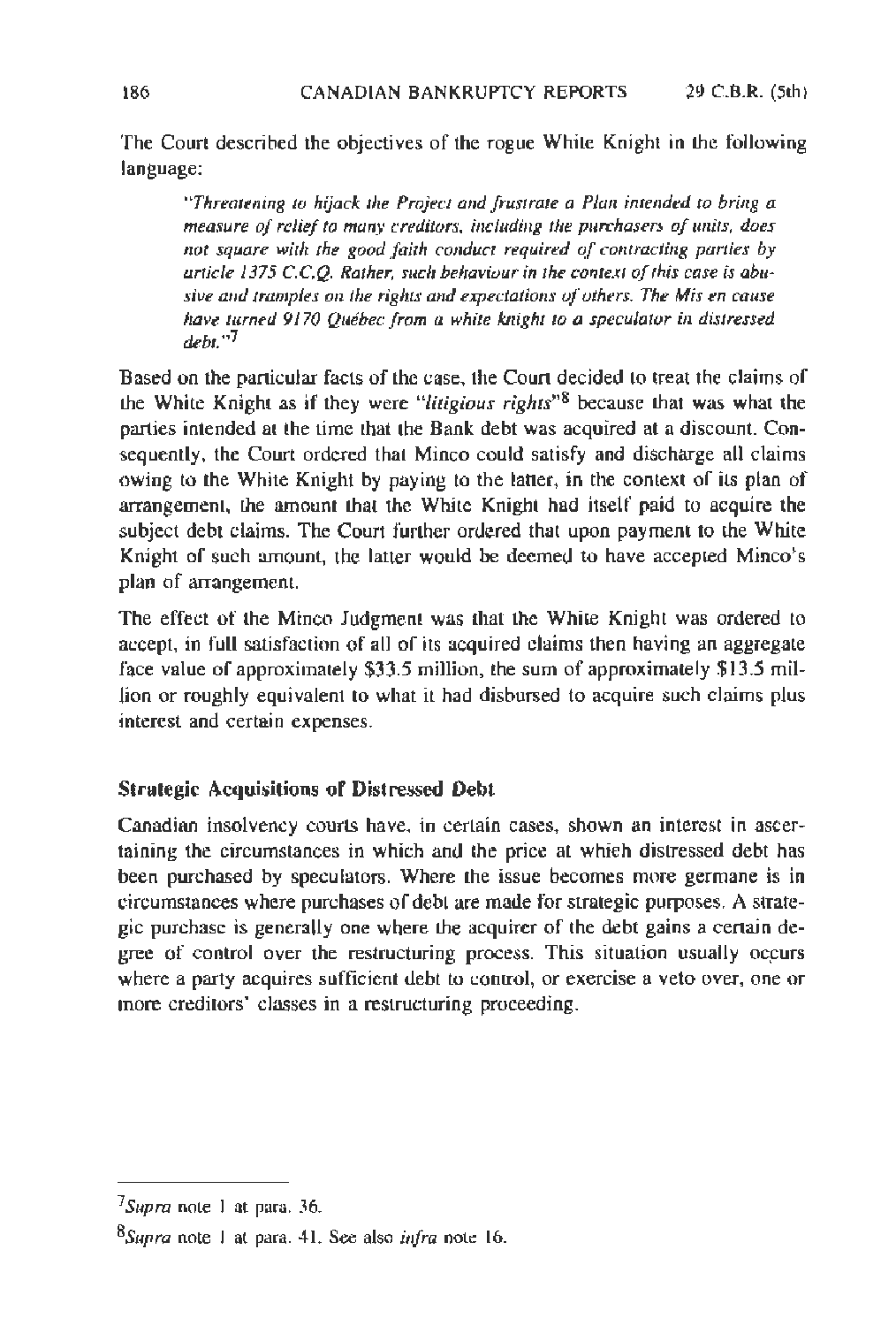1n *Re Canadian Airlines Corp. 9,* the Alberta Court of Queen's Bench considered the motivation of a creditor that had purchased debt in the hope of obtaining a blocking position in the following manner:

*"The good faith of Resurgence in its vote must also be considered. Resur*gence acquired a substantial amount of its claim after the failure of the Onex bid, when it was aware that Canadian's financial condition was rapidly deteriorating. Thereafter, Resurgence continued to purchase o substantial amount of this highly distressed debt. While Mr. Symington maintained that *he bought because he thought the bonds were a good investment, he also acknowledged thal one basis for purchasing was the hope of obtaining a blocking position sufficient to veto a plan in the proposed debt restructuring. This was an obvious ploy for leverage with the Plan proponents.*" $^{10}$ 

There are certain instances where Canadian courts have highlighted the differences between the interests of original creditors and those of debt speculators. Although, on the surface, there is no difference to a debtor if a dollar of debt migrates from one creditor to another, there are occasions when the circumstances of such debt transactions may impact on the court's appreciation of the rights of the transferee.

Jn *Canada (Minister ·of Indian Affairs* & *Northern Development) v. Curragh Inc.*<sup>11</sup>, Farley J. of the Superior Court of Justice (Ontario) described the role of " vulture funds" as follows:

*"[S]ome vulture funds provide a very objecti ve (no past baggage) facility*  which increases the liquidity of the market for those who have a desire to cut *their losses, the vulture toking a different view of the debtors prospects. Mind you, other vultures* are *somewhat more anfisocial* muf *may ln certain circumstances be said to hold the affected parties to ransom.* [...] *I think it fair to observe that acts and deeds which legifimately advance one up the legal ladder (given our existing law) cannot be criticised legally, however eyebrows start to arch when the scene approxinuues a child threatening to hold his breath (or worse still [someone] else's breath) until he has his own way. Mr. Myers eloquently put the contrast between those uffected persons who had* put 100 cents on the dollar into the situation only to be caught in a credit *crunch and those who have 'speculated' at pennies on the pound knowing that the situation is risky.*"<sup> $12$ </sup>

 $9(2000)$ , [2000] 10 W.W.R. 269, 20 C.B.R. (4th) 1, 84 Alta. L.R. (3d) 9, 9 B.L.R. (3d) 4 1, [2000] A.J. No. 77 1, 2000 CarswellAlta 662, 2000 ABQB 442, 265 A.R. 201 (Alta. Q.B.) *[Canadian Airlines].* 

*<sup>10/</sup>bid.* at para. 105.

<sup>&</sup>lt;sup>11</sup> Canada (Minister of Indian Affairs & Northern Development) v. Curragh Inc. (1994), 1994 CarswellOnt 385], l1994] 0.J. No. 1917 (Ont. Gen. Div. [Commercial List]) <sup>12</sup>*/bid.* at para. 4.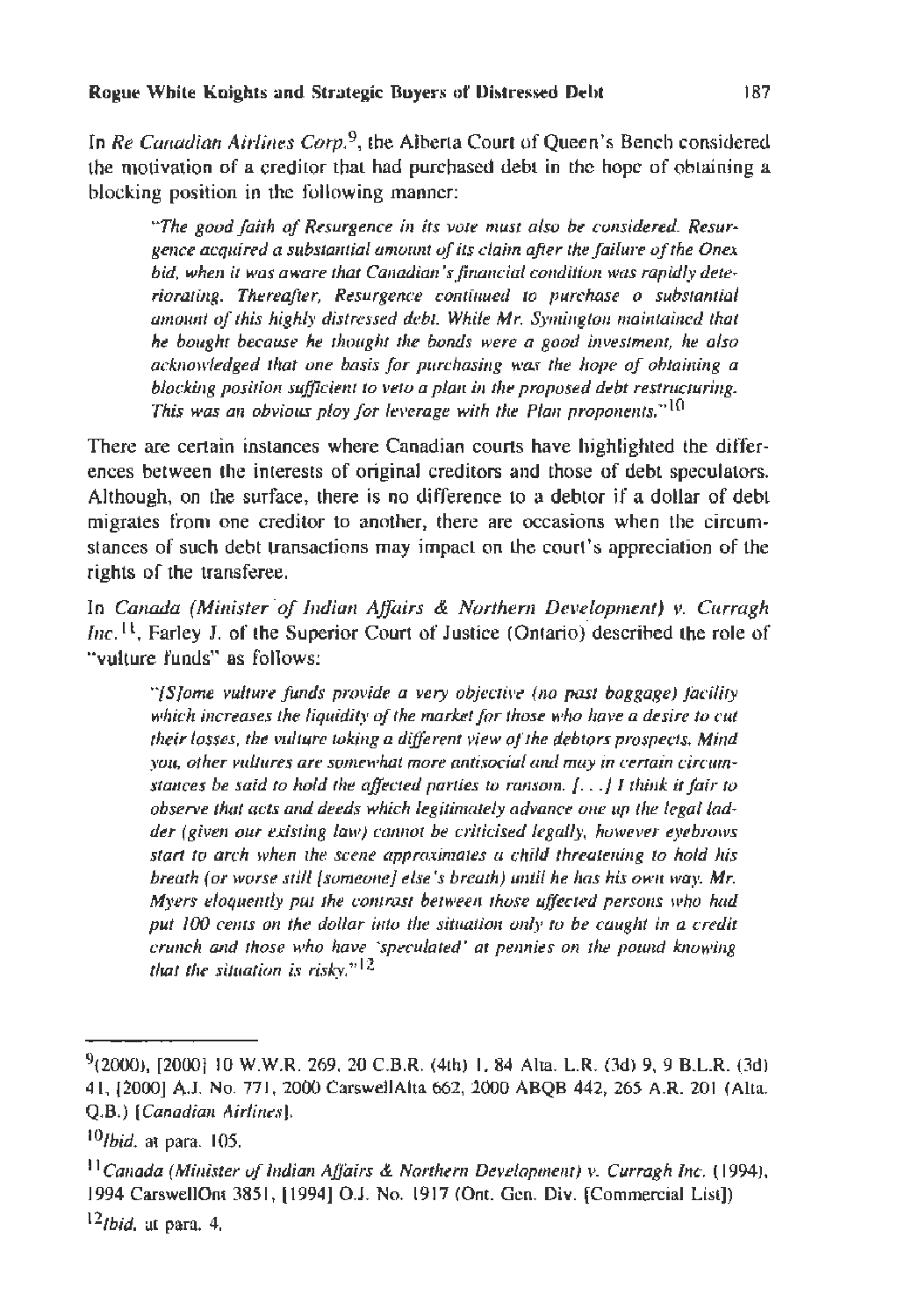Quebec insolvency courts have considered the rights of disLressed debt speculators in cases where the public policy interest of the restructuring proceeding trumps the opportunistic maneuvers of speculators.<sup>13</sup> One can glean from such jurisprudence that there may be certain circumstances when a strategic buyer of distressed debt may not necessarily receive lbe same treatment as original creditors whose losses have not in any way been mitigated.

ln assessing whether corporate conduct is unfair in oppression cases, Canadian courts have also reviewed the reasonable expectations of shareholders and creditors:

*" /11 deciding what is unfair, the his1ory and nawre of the corporation, the essemial nature of the relationship between the corporation and the creditor, the type of rights affected in general commercial practice should all be mate*rial. More concretely, the test of unfoir prejudice or unfair disregard should *encompass the following considerations: the protection of the underlying expectation of a creditor in the arrangement with the corporation, the extent to*  which the acts complained of were unforeseeable or the creditor could not *reasonably have protected itself from such acts, and the detriment to the interests of the creditor."* <sup>14</sup>

In *Abacus Cities Ltd. (Trustee of) v. Fidelity Trust Co.*<sup>15</sup>, the Alberta Court of Queen's Bench held that for purposes of valuing creditors' claims in a bankruptcy, the court wiH take into consideration those acts occurring after the date of bankruptcy which resulted in a decrease in the amounts owed to the creditor as well as any acts by such creditor that would result in the mitjgation of its own losses.

<sup>13</sup>See *e.g. Re Uniforet Inc.* (2002), 2002 CarswellQue 2472, 40 C.B.R. (4th) 251 , [2003) R.J.Q. 161 , REJB 2002-35297 (Que. S.C.). at pams. 96-97; leave to appeal to Que. C.A. refused (2002), 2002 CarswellQue 2546, 40 C.B.R. (4th) 281. REJB 2002-35785. J.E. 2003.5 (Que. C.A.); *Re Uniforet inc.* (2003). REJB 2003-42346, 43 C.B.R. (4th) 254, (2003) Q.J. No. 9328, 2003 CarswellQue 3404, J.E. 2003-1408 (Que, S.C.) at paras. 30-33; leave to appeal to Que. C.A. refused (2003), 2003 CarswellQue 1843, REJB 2003- 46288. 44 C.B.R. (4th) 158 (Que. C.A.); leave to appeal io S.C.C. refused (2004). 329 N.R. 194 (note), 2004 CarsweJIQue 237/238 (S.C.C.) *(U11iforet].* 

<sup>14</sup>*First Edmo111011 Place Ltd. v. 315888 Alberta Ltd.* (1988). [1988] A.J. No. 511, 60 Alta L.R. (2d) 122, 40 B.L.R. 28, 1988 CarswellAlta 103 (Alta\_ Q.B.) at 57 B.L.R .. cited in *Canadian Airlines, supra* note 9 at para. 141.

<sup>15(1998), 222</sup> A.R. 3 10, (1999] 3 W.W.R. 718, 1998 CarswellAILa 633, 63 Alta. L.R. (3d) 390, [1998] A.J. 811, 1998 ABQB 614 (Alta. Q.B.) at para. 6.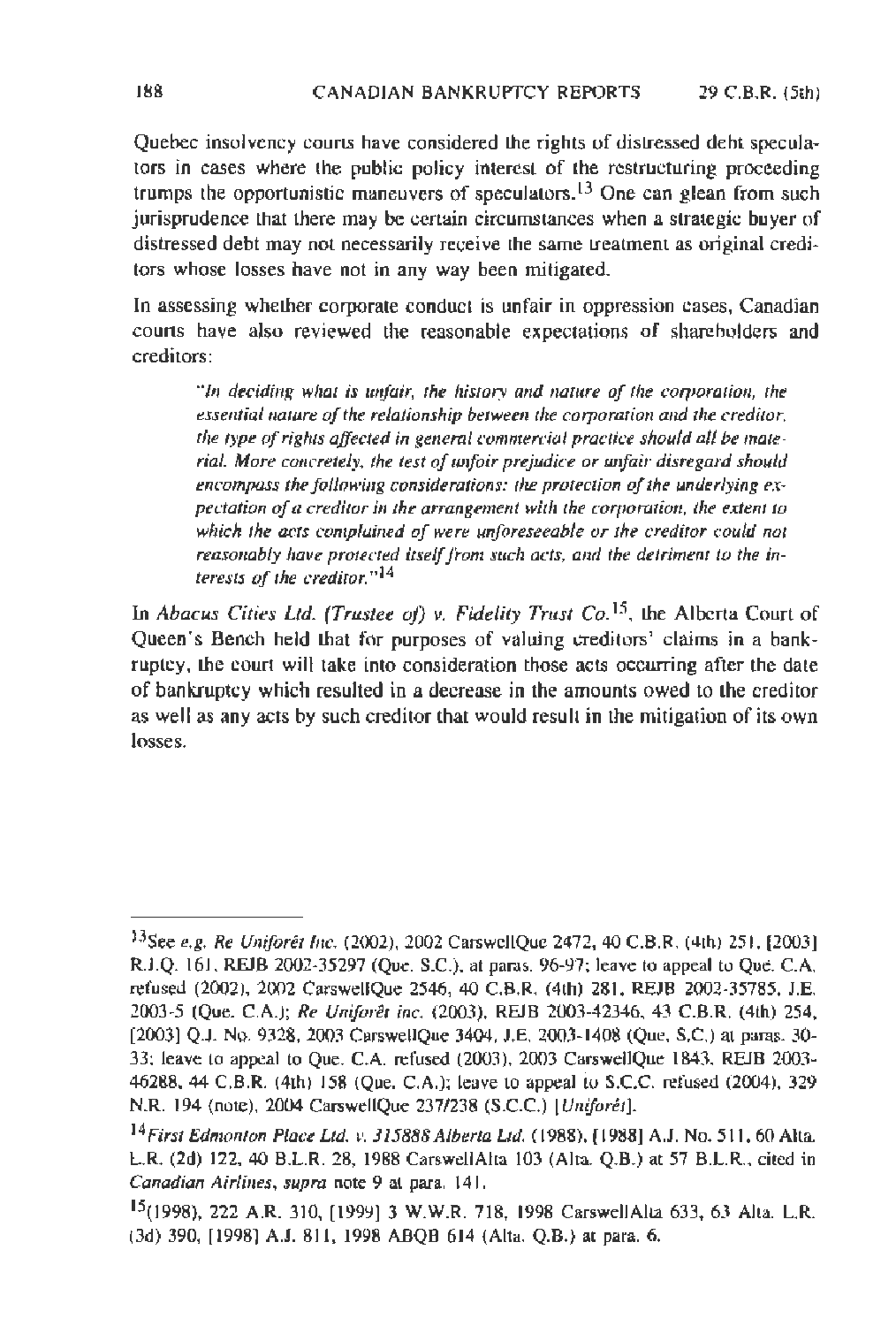## Litigious Rights

In the province of Quebec, the person from whom litigious rights are claimed is fully discharged by paying to the buyer of such rights the sale price, the costs related to the sale and interest on the price computed from the day on which the buyer paid it.<sup>16</sup>

It was acknowledged in the Minco case that the claims that were purchased by the White Knight were not, in themselves, litigious or in dispute. The question broached by the Court was, rather, whether at the time that the claims were acquired during the CCAA proceedings, they could be considered as akin to litigious rights.<sup>17</sup> In the Minco Judgment, the Court determined that the purchases by the White Knight of various claims during the CCAA process were all "dur*ing a litigious period for Litigious purposes"* 18.

What was likely most significant to the trial judge was his finding that all of the subject claims were acquired by the White Knight "with a view to facilitating a *refinancing of the Project* fby Minco] *and its completion"*19 and that the White Knight then turned on the debtor for its own personal gain. Consequently, the Court treated the claims that were purchased by the White Knight as "litigious rights" because *"that is what was intended at the outset by the parties* $v^{20}$ .

The Court held that in the context of CCAA proceedings, where a purchaser of claims is not in good 'faith or purchases claims under false pretenses, such breach can be redressed by limiting the claims of such purchaser to the sums that it paid to acquire the claims. In that fashion, a debtor's restructuring cannot be circumvented by a party that is using the CCAA process for purposes for which it is not intended. The application of legal principles related to "litigious rights" was a practical mechanism employed by the Court to arrive at a fair and reasonable result in the particular circumstances of the Minco case.

Farley J. has observed that in certain circumstances, insolvency courts may make orders 10 do *"not 011/y what 'justice dictates', but also what 'practicality* 

- $17$  Supra note 1 at para. 40, n. 14.
- 18supra note I at para. 41.
- l 9 *Supra* note I at para. 44.
- $^{20}$ *Supra* note 1 at para. 45.

I6see Art. 1784 C.C.Q.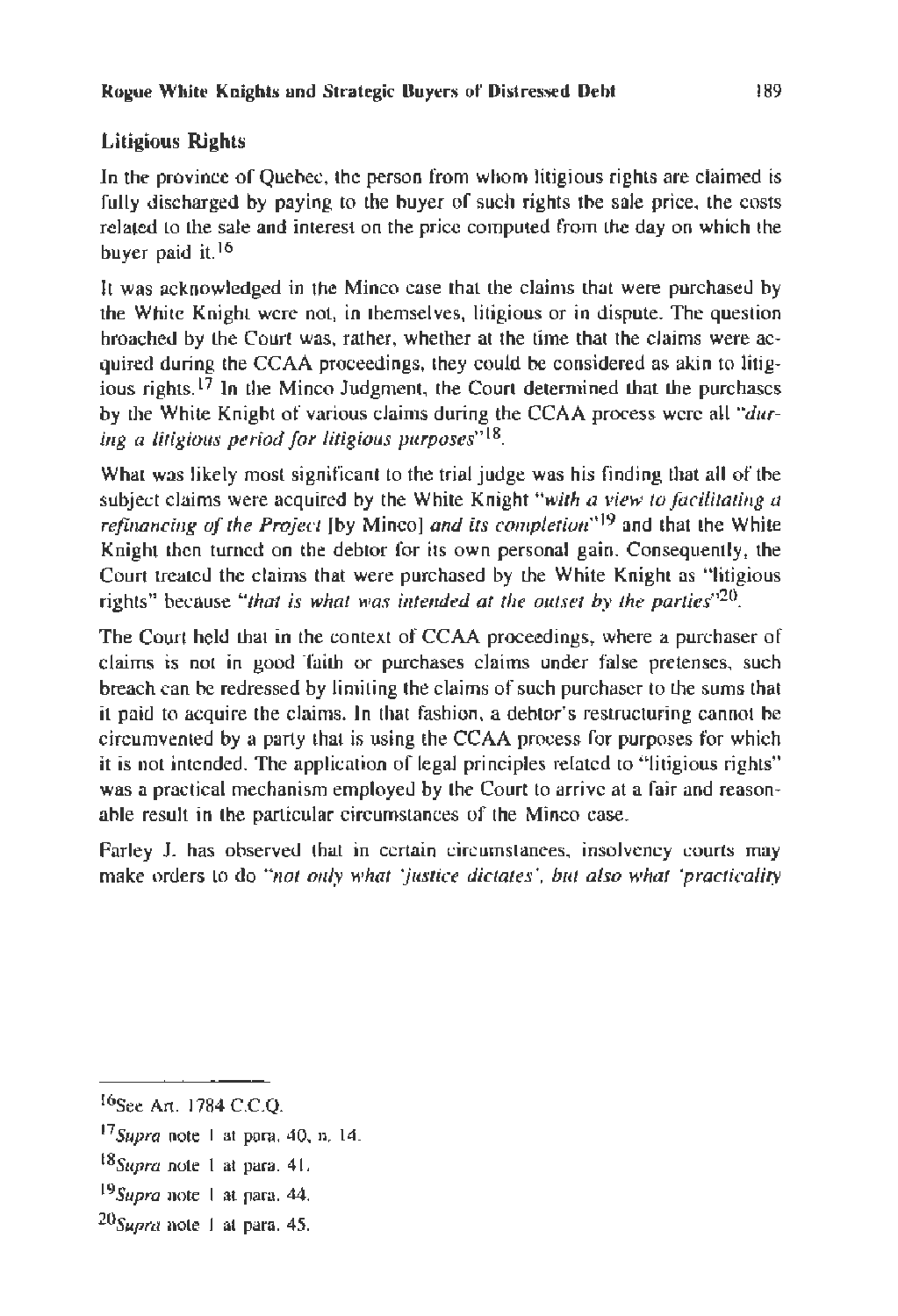*dema11ds"'.2t* As well, in *Re Laserworks Computer Services lnc.22,* rhe Nova Scotia Supreme Court invoked its inherent jurisdiction to prevent an abusive creditor from using purchased debts to vote down a proposal. stating:

<sup>"</sup>*I would simply add that in light of the decision I make here persons should certainly think twice before they purchase debts in order to defeat a proposal.* 

[ *...* ]

By entering into this arrangement with the numbered company the eighteen *creditors have tainted themselves and become embroiled in the improper purpose of Datarite. Their votes cannot stand.* If *Laserworks has the right to* be free of this type of interference the Court must be able to fashion a rem*edy. This couri does have the inherent jurisdiction to supervise the bankruptcy process and consequently the conduct of creditors where that conduct constitutes an abuse of the provisions of the B.I.A. While creditors can cer*tainly vote in their own best interest, they may not collude with a third party *to place a debior* in *bankruptcy for an improper purpose.* Such *activity lacks commercial morality and offends the integrity of the bankruptcy process."23* 

fn the exercise of inherent jurisdiction, Canadian insolvency courts tbus seek to balance the legitimate rights of all stakeholders, including creditors who acquired their debt claims at a steep discount, and the overall objectives of the restructuring process.

<sup>21</sup>Sce *Canada (Mi11ister of Indian Affairs* & *Northem Developme111)* v. *Curragh Inc.*  (1994), 27 C.B.R. (3d) 148, 114 D.L.R. (4th) 176, 1994 CarswellOnt 294, [1994] O.J. No. 953 (Ont. Gen. Div. [Commercial List]) at 159 C.B.R. Inherent jurisdiction has been repeatedly invoked by Canadian insolvency courts in the context of both the CCAA and the *Bankruptcy and Insolvency Act,* R.S.C. 1985, c. B-3. See Scott A. Bomhof. "The Court's Inherent Jurisdiction: What are the Limits?" (2003) 15 Comm. Insol. Rep. 54; L.W. Houlden, G.B. Morawetz & Janis Sarra, *Bankruptcy and Insolvency Law of Canada,* 3rd ed., looseleaf (Scarborough, Ont.: Thomson Carswell, 2005) at 1§3.

 $^{22}$ (1997), 1997 CarswellNS 179, 46 C.B.R. (3d) 226, [1997] N.S.J. No. 564 (N.S. S.C.), affd (1997), 1997 CarswellNS 327, 48 C.B.R. (3d) 8, 164 N.S.R. (2d) 17, 491 A.P.R. 17 (N.S. S.C.), aft'd (1998). 165 N.S.R. (2.d) 297, 495 A.P.R. 297, 6 C.B.R. (4th) 69, 37 B.L.R. (2d) 226, [1998] N.S.J. No. 60, 1998 CarswellNS 38 (N.S. C.A.).

*<sup>231</sup>bid.* at paras. 40. 45. See also *Fiber Connections Inc.* v. *SVCM Capital* Ltd. (2005), 2005 CarswellOnt 1963, 10 C.B.R. (5th) 192, 5 B.L.R. (4th) 271, [2005] O.J. No. 3899 (On!. S.C.J.) al 200 C.B.R.; leave to appeal to Ont. C.A. granted (2005), 2005 Carswell-Ont 1834, 10 C.B.R. (5th) 201 (OnL C.A.).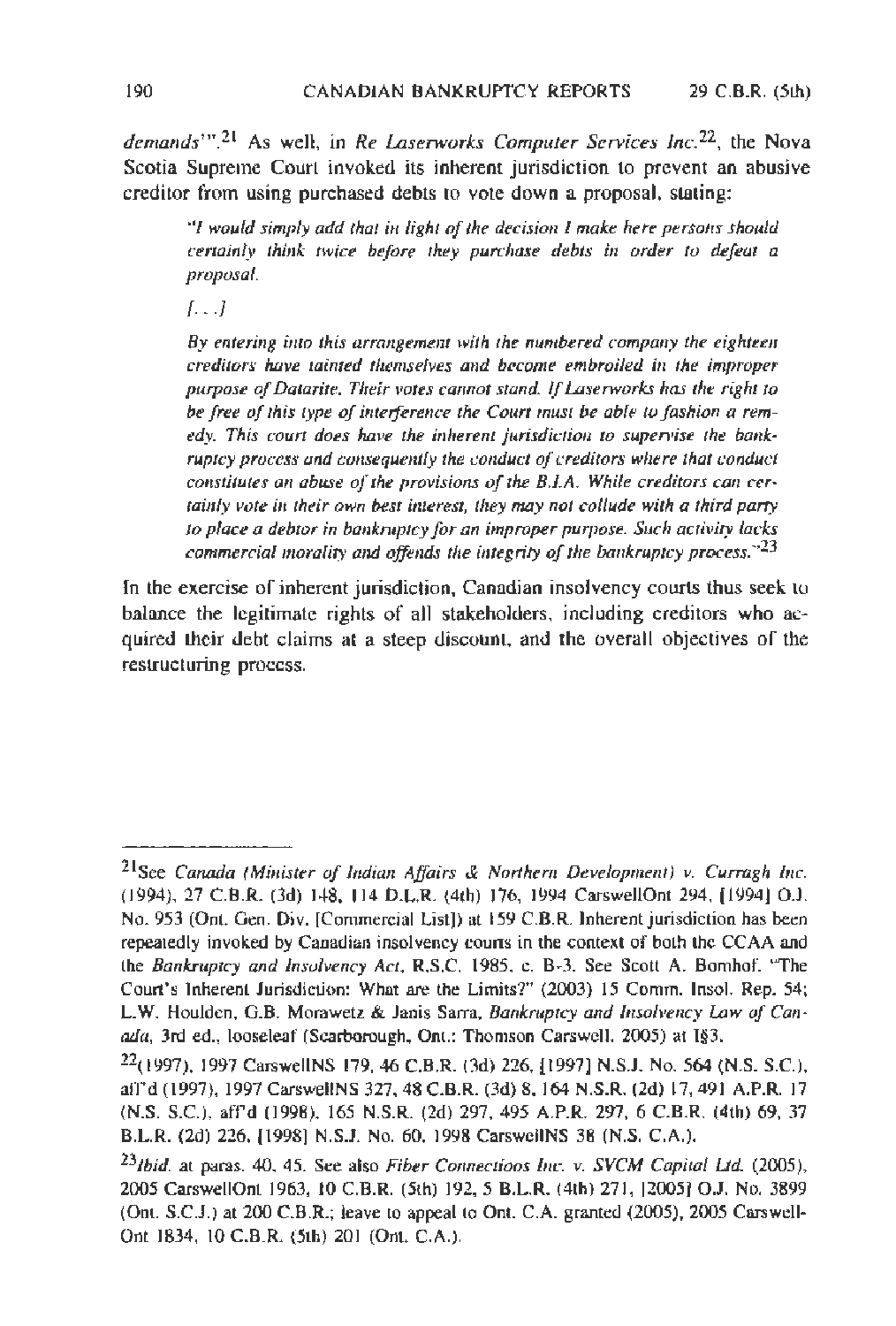#### The Obligation to Deal in Good Faith

Under Quebec law, parties are compelled to deal in good faith. This principle is consecrated in Article 7 of the *Civil Code of Quebec ("C.C. Q."),* which states:

"No right may be exercised with the intent of injuring another or in an excessive and unreasonable manner which is contrary to the requirements of good *faith."* 

Similarly, Article 1375 C.C.Q. stipulates:

*wrhe parties shall conduct themselves in guod faith both at the time the ubli*gation is created and at the time it is performed or extinguished."

The Court considered the White Knight's conduct, described in the following passage of the Minco Judgment, as behavior not to be condoned:

*"The Daile Nogares have i11stmcted Counsel to advise the Cmm that* 9170 *Quebec [the While Knight] will vote against any plan of arrangement that proposes to pay wi1h interest* 100% *of* 1he *amounts ii paid* 10 *acq11ire 1he CIBC claim, the TCC claim and claims of the Lien Creditors that it has set-1led (collectively the Claims). Such an act, if exercised, would be tantamount* to a *fundamental breach of the agreement initially made by the shareholders of 9170, as noted above:"l4* 

The Court also characterized the behavior of the While Knight as *"abusive".25*  In *Houle c. Banque Canadienne Nationale*<sup>26</sup>, the Supreme Court of Canada confirmed that the doctrine of abuse of rights is part of Quebec law and that such doctrine can encompass the use of a contract for purposes other than the ones contemplated by the parties.

The requirements of good faith must be juxtaposed with the overall purpose of the CCAA. In *Re Pacific National Lease Holding Corp.27,* the British Columbia Supreme Court held that "during the [CCAAJ stay period, *1he Act is intended to prevent manoeuvers for position amongst the creditors of the company.*"<sup>28</sup>

This notion of excessive maneuvering was also addressed in the case of *Uniforet*  where the Quebec Superior Court posed the question as to whether a plan of

*28/bid.* at para. 26.

*<sup>24</sup>supra* note I at para. 34.

<sup>&</sup>lt;sup>25</sup> Surra note 1 at para. 36.

<sup>26(1990).</sup> EYB 1990-67829, 1990 CarswcllQue 37/123, [1990] R.R.A. 883, 74 D.L.R. (4rh) 577, [1990] 3 S.C.R. 122. 35 Q.A.C. 161, 114 N.R. 161, 5 C.B.R. (3d) I, [1990] S.C.J. No. 120 (S.C.C.) at 164 S.C.R.

<sup>27[1992]</sup> B.C.J. No. 3070 (S.C.), Brenner J., afrd ( 1992), 72 B.C.L.R. (2d) 368, 19 B.C.A.C. 134, 34 W.A.C. 134, 15 C.B.R. (3d) 265, 1992 CarswellBC 524 (B.C. C.A.) *[Pacific National].*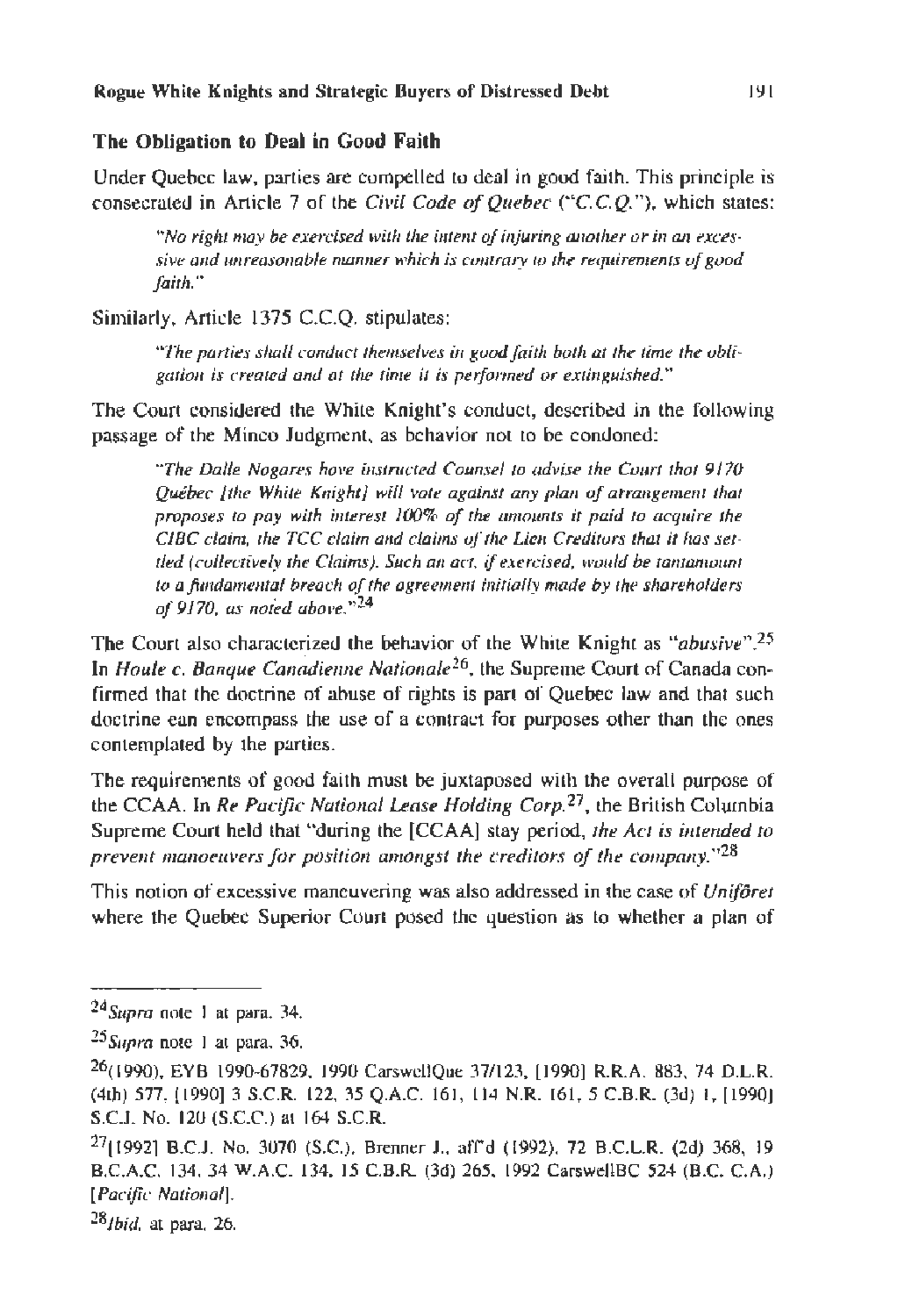arrangement that is fair and reasonable and both feasible and workable, and that has gained the overall support of creditors, can be *·'sacrificed"* to please speculators.<sup>29</sup> We submit that the answer to that question will generally revolve around notions of bad faith and whether such speculators have taken undue advantage of the debtors' precarious financial position to achieve an unreasonable or unconscionable result

## **Conclusion**

The Minco Judgment is a good example of a creative approach in the exercise of inherent jurisdiction in a CCAA case. The Court applied by analogy (consistent with prior agreements between the parties) the principles relating to the sale of litigious rights in order to limit the claims of a speculator whose intent was to *''hijack"* and *"frustrate"* the objectives of the restructuring proceeding. In limiting such creditor's claims to the amounts that it disbursed to acquire such claims, the Court balanced the interests of the various stakeholders in the Minco restructuring with those of a creditor that was found to have breached its agreement with the debtor and to have acted abusively. Because the Minco Judgment provides for the payment of the creditor's cost of acquisition plus interest and applicable expenses, the White Knight suffers no direct financial loss as a result thereof, but is deprived of the potential gain on the transaction.

There is a clear and appropriate bias on the part of Canadian courts exercising insolvency jurisdiction to promote and facilitate corporate reslructurings and to discourage manoeuvres on the part of creditors and other stakeholders that appear to run counter to the overall objectives of the restructuring process.<sup>30</sup> It is where strategic buyers of distressed debt overreach, by reneging upon commitments made at the time of the acquisition of their debt, that we see judicial intervention of the type evidenced by the Minco Judgment.

On the other hand, we are of the view that the Minco Judgment does not address nor apply to situations where distressed debt instruments are bought and sold in insolvency proceedings based on normal commercial considerations and imperatives. "Speculation" should not, in itself, be considered a pejorative term and the Minco Judgment should not be interpreted as a limit or disincentive to the buying and selling of creditors' claims that occurs in most significant restructuring cases. An active and vibrant secondary market for the trading in distressed debt instruments is certainJy to be encouraged since creditors with lower cost bases

<sup>29</sup>see *Unifore1. supra* noce 13.

<sup>30</sup>see *Re Cansugar Inc.* (2004), 2004 Carswe11NB 9, 2004 NBQB 7, [2004] N.B.J. No. 7 (N.B. Q.B.) at para. 6; *Re luniper Lumber Co.* (2000), 2000 Carswe!INB 130, 226 N.B.R. (2d) 115, 579 A.P.R. 115, [2000} N.B.J. No. 144 (N.B. C.A.), at para. l; *Pacific National, supra* note 27 at para. 26.